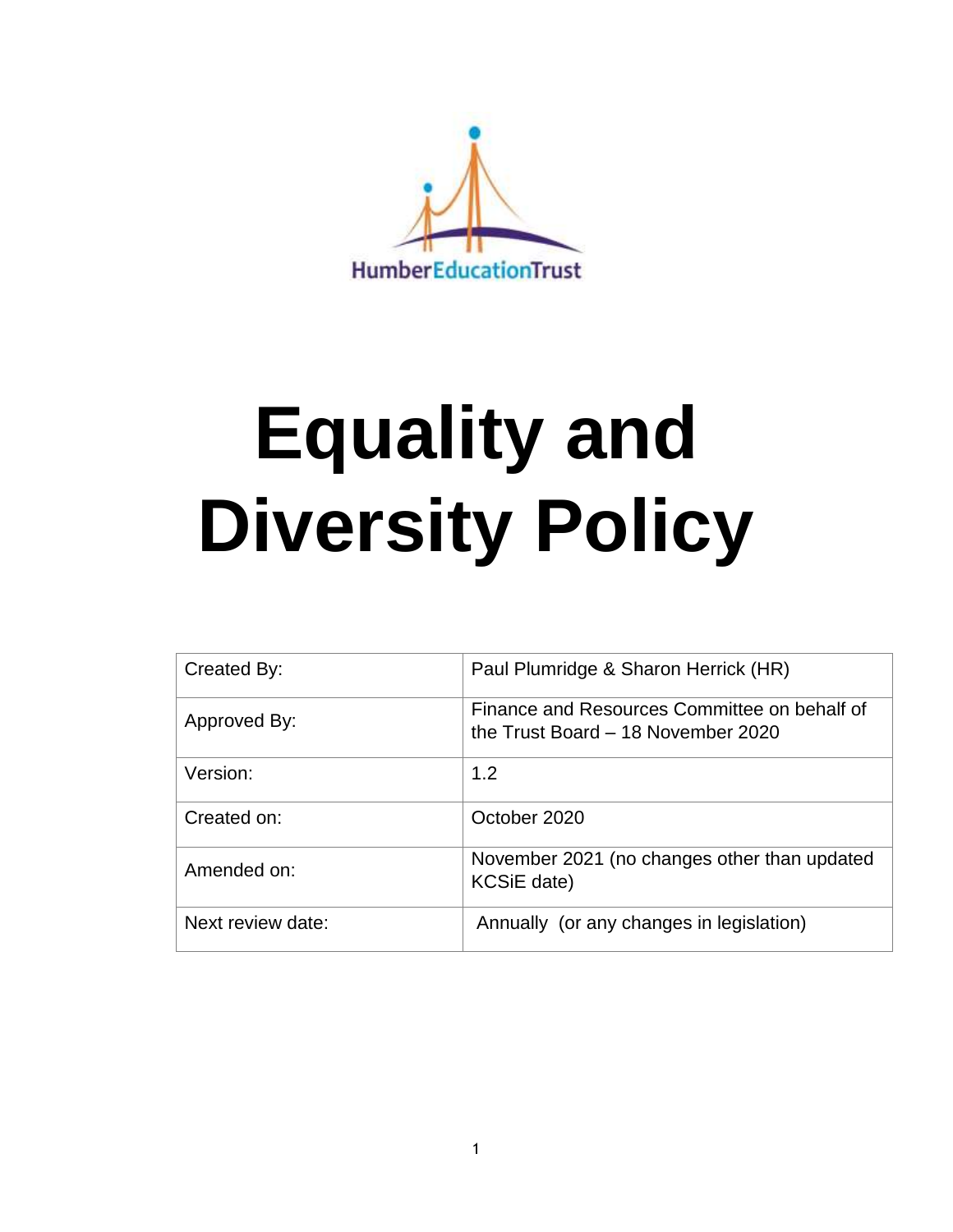# **Contents**

| $\mathbf{1}$ | <b>Mission Statement</b>                                  | Pages 3-4   |
|--------------|-----------------------------------------------------------|-------------|
| 2            | <b>Publication of Information and Equality Objectives</b> | Pages 4     |
| 3            | Implementation, Monitoring, Evaluation and Review         | Pages 4     |
| $4 - 11$     | Appendix A (Employees)                                    | Pages 5-9   |
| $12 - 19$    | Appendix B (Pupils)                                       | Pages 10-12 |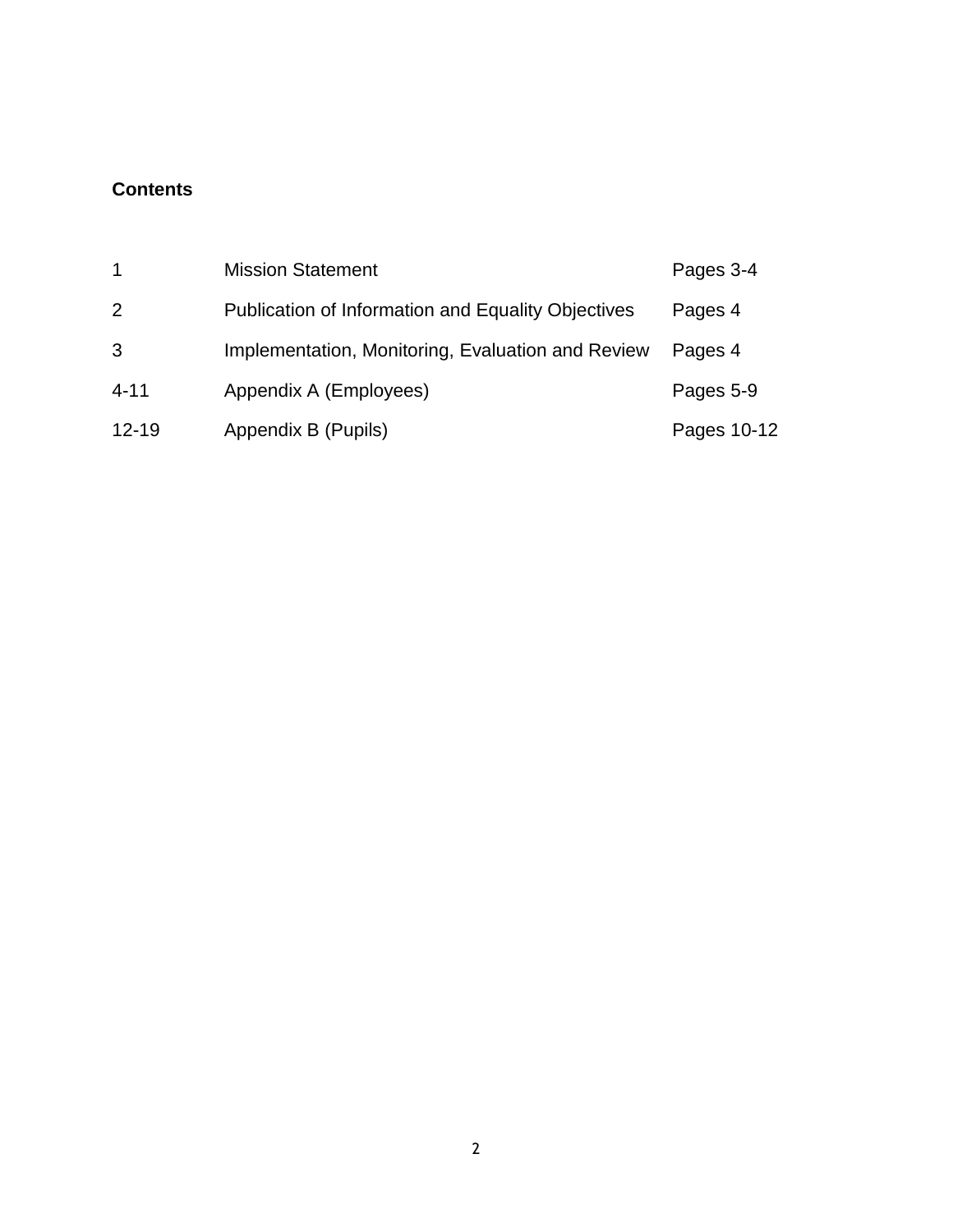#### **Mission Statement**

- 1.1 Humber Education Trust ("the Trust") is committed to equality and valuing diversity and actively supports practices that promote genuine equality of opportunity for all staff, pupils and visitors.
- 1.2 The Trust is committed to promoting a positive and diverse culture in which all staff and students are valued and supported to fulfil their potential irrespective of any protected characteristic
- 1.3 The Trust recognises its obligations under the Equality Act 2010 and are committed to promoting the equality and diversity of all those we work with especially our employees, students and visitors. We oppose all forms of unlawful and unfair discrimination, bullying and harassment and will make every effort to comply with the requirements of the Equality Act 2010 and its subsequent provisions.
- 1.4 Humber Education Trust is committed to providing high quality teaching and learning for our pupils. We recognise that by valuing and promoting equal opportunities in employment for all employees and job applicants, and avoiding unlawful discrimination in employment and delivery of services, we will be able to deliver first class education.
- 1.5 We aim to create a working environment in which all individuals are able to make best use of their skills, free from discrimination or harassment, and in which all decisions are based on merit. We also value diversity and recognise the varied contributions that a diverse workforce brings to an organisation; we are committed to drawing on different perspectives and experiences of individuals which will add value to what we do.
- 1.6 We will ensure that we do not discriminate against pupils, visitors or employees on the basis of age, disability, gender reassignment, marital or civil partner status, pregnancy or maternity, race, religion or belief, sex or sexual orientation (the protected characteristics).
- 1.7 The principles of non-discrimination also apply to how we expect our employees to treat our employees, pupils, parents and carers, visitors, clients, customers, suppliers and former employees regardless of whether the legal protection of having a protected characteristic applies.
- 1.8 This policy complies with the requirements of the Equality Act 2010. Under the general public sector equality duty of the Equality Act 2010, our Schools/Trust must have due regard to the need to:
	- 1.8.1 eliminate discrimination, harassment and victimisation;
	- 1.8.2 advance equality of opportunity between people who share a protected characteristic and those who do not; and
	- 1.8.3 foster good relations between people who share a protected characteristic and those who do not.

The duty covers the protected characteristics of race, disability, sex, age, sexual orientation, religion or belief, pregnancy and maternity and gender reassignment. The first part of the duty - the duty to eliminate discrimination, harassment and victimisation - also applies to the protected characteristic of marriage and civil partnership. As part of our duty we publish on our website, information relating to any persons who share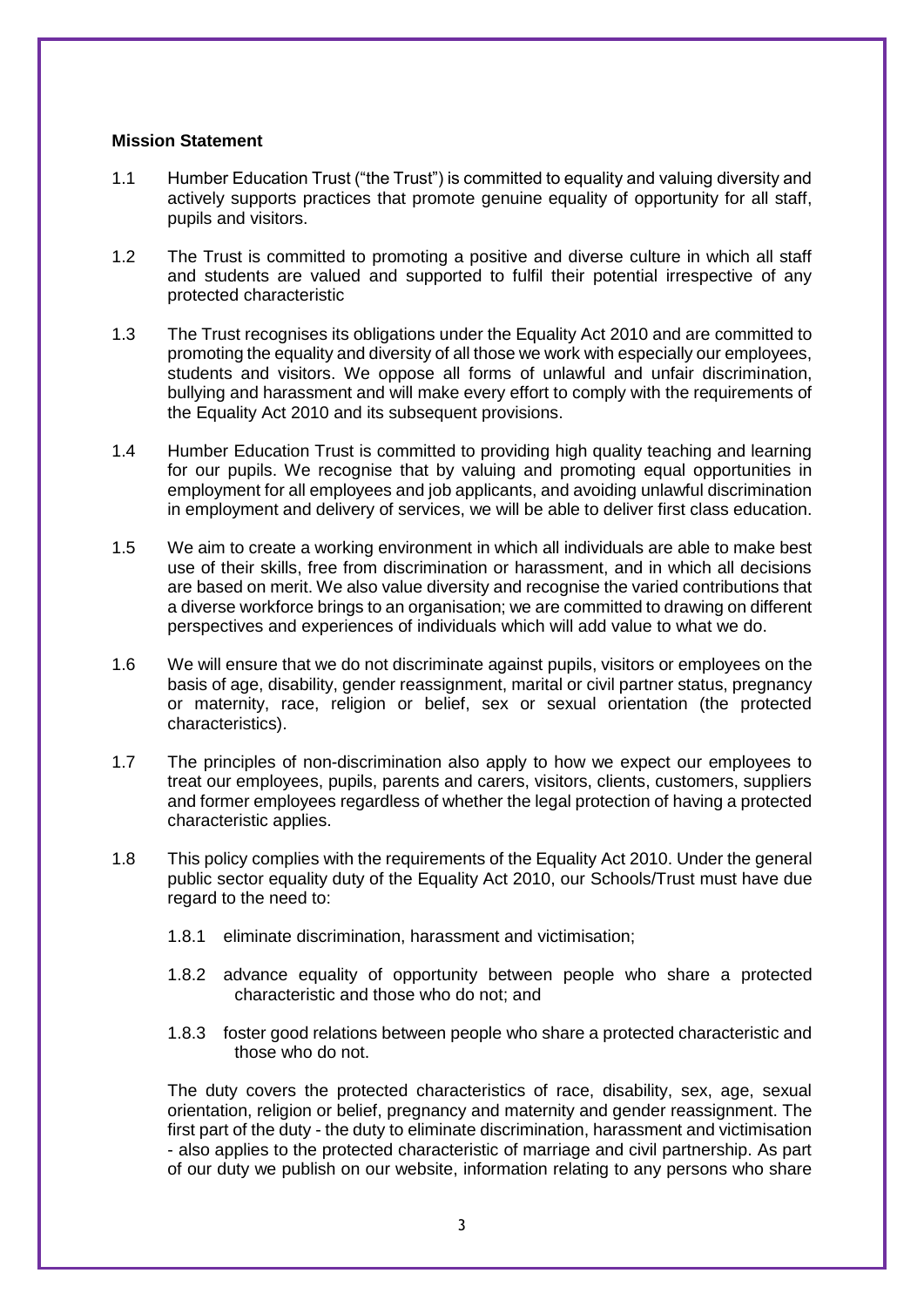a relevant protected characteristic who are affected by our policies and practices. We will also publish gender pay gap reporting in line with the regulations.

1.9 As part of the application of this policy, the Humber Education Trust may collect, process and store personal data and special categories of data in accordance with our data protection policy. We will comply with the requirements of **Data Protection Legislation** (being (i) the General Data Protection Regulation ((EU) 2016/679) (unless and until the GDPR is no longer directly applicable in the UK) and any national implementing laws, regulations and secondary legislation, as amended or updated from time to time, in the UK and then (ii) any successor legislation to the GDPR or the Data Protection Act 1998, including the Data Protection Act 2018) in relation to how we collect, hold and share personal data.

#### **2 Publication of Information and Equality Objectives**

- 2.1 The Trust acknowledges its legal duties to publish information on compliance with the three strands of the public sector equality duty and, in addition, to publish specific and measureable equality objectives.
- 2.2 The Trust will work across the academy community to analyse data and existing practices to set out the actions taken in compliance of the equality duty and to inform the setting of relevant equality objectives to support the development of the academy and its community.
- 2.3 The information on the equality duty will be updated annually and the objectives every 4 years. Publication of our Equality Action Plan takes place on the academy's website.

#### **3 Implementation, monitoring, evaluation and review**

- 3.1 The designated senior member of staff with overall responsibility for the implementation, monitoring and evaluation of the 'Equality and Diversity Policy' is the Chief Executive Officer.
- 3.2 Additional support would also be provided to any parent or significant person, wishing to know more about the policy and procedures outlined above. A copy of this policy document is available for inspection on the premises during office hours and an electronic copy is posted on the school website.
- 3.3 This policy is reviewed annually by Trust in consultation with the recognised trade unions. We will monitor the application and outcomes of this policy to ensure it is working effectively.
- 3.4 The effectiveness of the Single Equality Scheme will be assessed using a selfevaluation framework and an assessment of progress against targets identified in the action plan together with stakeholder views. Following this evaluation, recommendations will be made for changes to the policy and action planning for the future to continue to improve the culture of equality for all within the academy.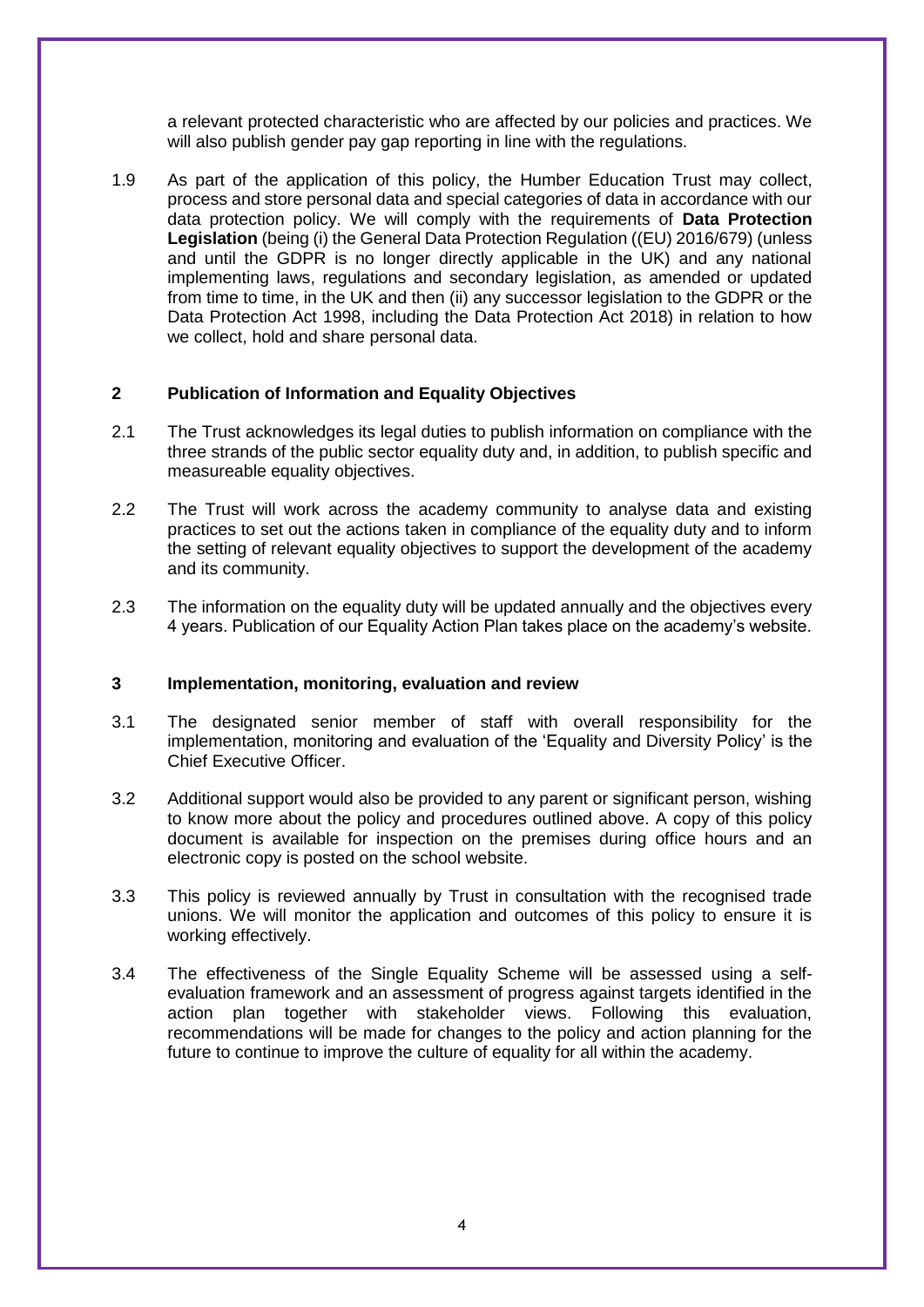# **Appendix A - Employees**

#### **4 Scope and purpose**

- 4.1 This policy covers all individuals working at all levels and grades in the Humber Education Trust, including governors, Head Teacher/Principal, senior leadership, employees, consultants, contractors, trainees, part-time and fixed-term employees, volunteers, casual workers and agency staff (collectively referred to as **employees** in this policy).
- 4.2 This policy applies to all aspects of the employment relationship and covers job advertisements, recruitment and selection, training and development, opportunities for promotion, conditions of service, pay and benefits, conduct at work, disciplinary and grievance procedures, and termination of employment. It also applies to former employees for example in the provision of employment references. This policy focuses on employment and does not cover the provision of services to our pupils.
- 4.3 The purpose of this policy is to set out our approach to equal opportunities, how we will tackle discrimination and how we will put our commitment into action and comply with the law, to ensure that equality and diversity is promoted in the workplace and our employees are not subject to and do not commit unlawful acts of discrimination.
- 4.4 This policy has been implemented following consultation with the recognised Trade Unions. It has been formally adopted by the Trust.
- 4.5 This policy does not form part of any employee's contract of employment and may be amended at any time.

# **5 Roles and responsibilities**

- 5.1 Our Trust has overall responsibility for the effective operation of this policy and for ensuring compliance with equality legislation. Day-to-day operational responsibility including regular review of this policy, has been delegated to the Chief Executive Officer (Trust) and the Headteacher/Principal (School).
- 5.2 All senior leaders must set an appropriate standard of behaviour, lead by example and ensure that those they manage adhere to the policy and promote our aims and objectives with regard to equal opportunities. Senior leaders will be given appropriate training on equal opportunities awareness, and recruitment and selection best practice.
- 5.3 All employees must be aware of this policy and have a duty to act in accordance with this policy and not to discriminate against or harass other people including employees, former employees and job applicants treating them with dignity at all times. They should also apply this to how they treat members of the public in the provision of services and should support the School in meeting its commitment to provide equal opportunities for all and promoting diversity in the workplace.

# **6 Forms of discrimination**

6.1 Discrimination by or against an employee is generally prohibited unless there is a specific legal exemption. Discrimination may be direct or indirect and it may occur intentionally or unintentionally.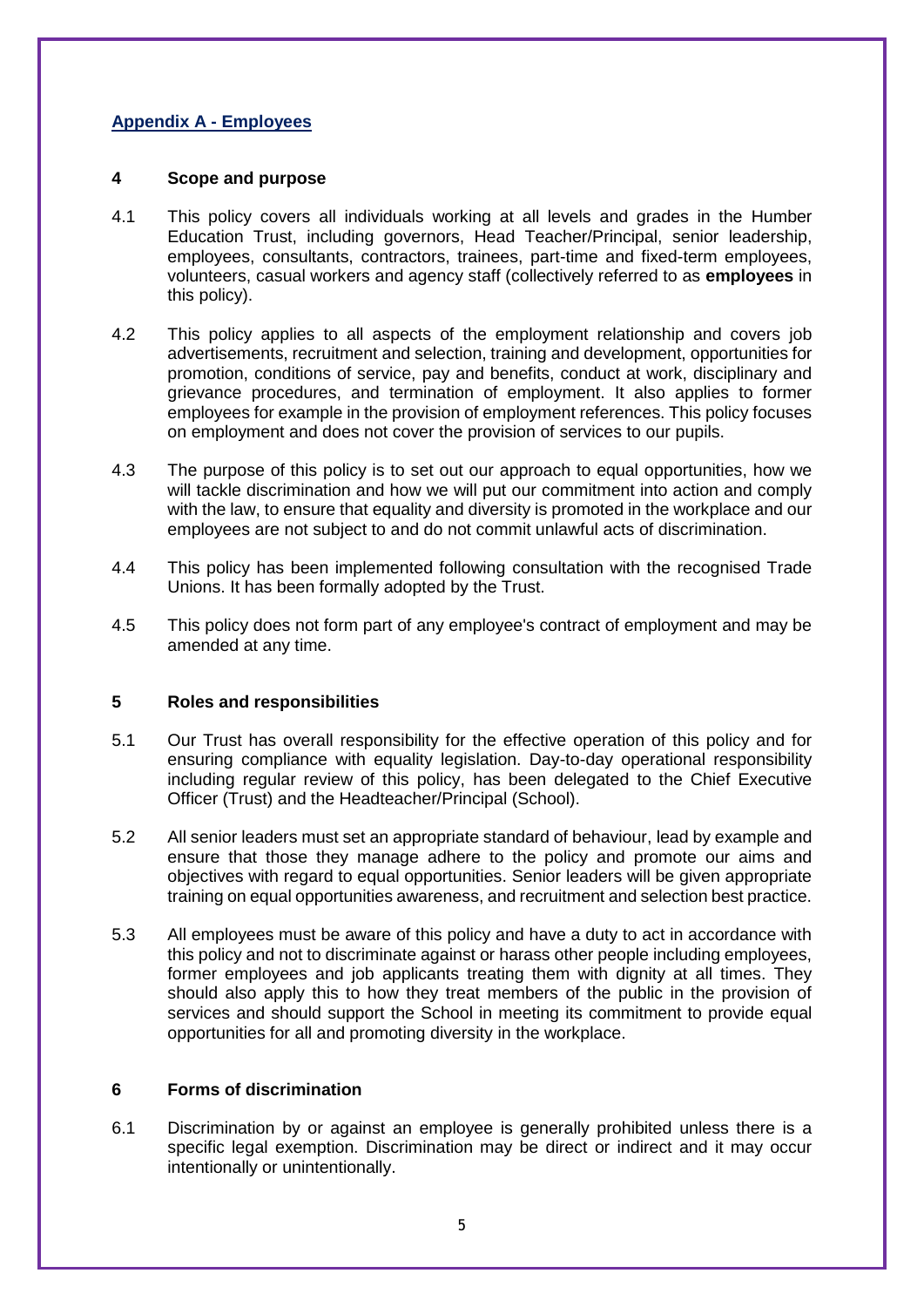- 6.2 Direct discrimination occurs where someone is treated less favourably because of one or more of the protected characteristics as set out above. In limited circumstances, employers can directly discriminate against an individual for a reason related to any of the protected characteristics where there is an occupational requirement. The occupational requirement must be crucial to the post and a proportionate means of achieving a legitimate aim. It will only be exceptional circumstances that this will apply in our Trust.
- 6.3 Indirect discrimination occurs where someone is disadvantaged by a provision, criterion or practice that applies to everyone but puts people with a protected characteristic at a particular disadvantage. Such a requirement will need to be objectively justified.
- 6.4 Harassment related to any of the protected characteristics is prohibited. Harassment is unwanted conduct that has the purpose or effect of violating someone's dignity, or creating an intimidating, hostile, degrading, humiliating or offensive environment for them. Pregnancy and maternity, and marriage and civil partnership are not protected directly under the harassment provisions. However, pregnancy and maternity harassment would amount to harassment related to sex, and harassment related to civil partnership would amount to harassment related to sexual orientation.
- 6.5 Victimisation is also prohibited. This is less favourable treatment of someone who has complained or given information about discrimination or harassment, or supported someone else's complaint.
- 6.6 Discrimination by association is where an individual is directly discriminated against or harassed for association with another individual who has a protected characteristic.
- 6.7 Discrimination by perception is where an individual is directly discriminated against or harassed based on a perception that a person has a particular protected characteristic irrespective of whether they do have that protected characteristic (this does not include marriage and civil partnership and pregnancy and maternity).
- 6.8 Third-party harassment occurs where an employee is harassed and the harassment is related to a protected characteristic (other than marriage and civil partnership, and pregnancy and maternity), by third parties such as parents and carers, clients or customers.
- 6.9 Part-time and fixed-term staff should be treated the same as comparable full-time or permanent staff and enjoy no less favourable terms and conditions (on a pro-rata basis where appropriate), unless different treatment is justified.

# **7 Applying our policy to recruitment and selection**

7.1 We aim to ensure that no job applicant suffers discrimination because of any of the protected characteristics. Our recruitment procedures are reviewed regularly to ensure that individuals are treated on the basis of their relevant skills and abilities. Our recruitment processes are set out in our Safer Recruitment and Selection Policy and are in line with the statutory requirements and guidance, including statutory guidance published by the Department for Education (DfE), Keeping Children Safe in Education (September 2021) (or updated statutory guidance) and any guidance or code of practice published by the Disclosure and Barring Service (DBS).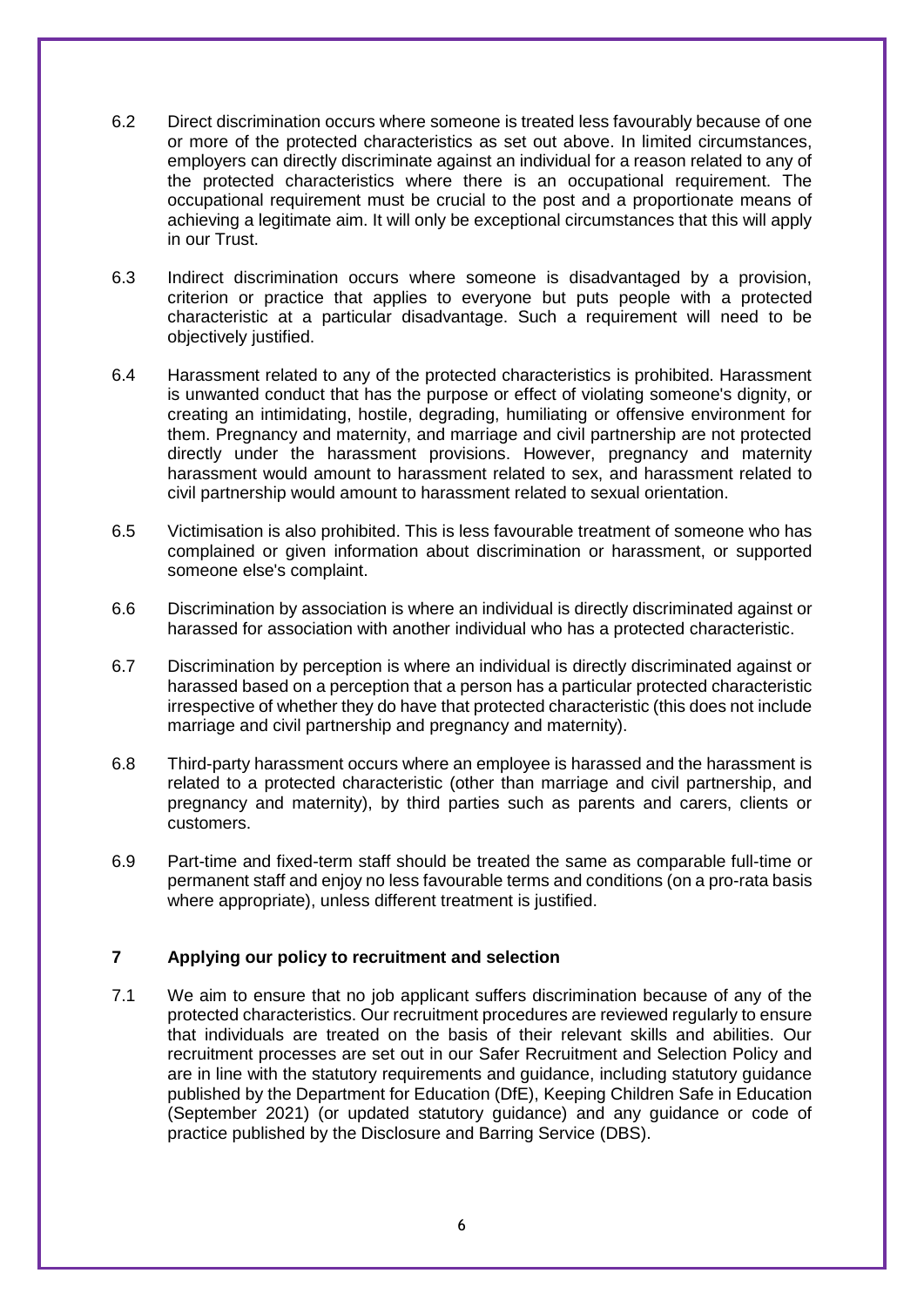- 7.2 Job selection criteria as set out in the person specification will be regularly reviewed to ensure that they are relevant to the job. Short listing of applicants should be done by more than one person wherever possible and will be carried out objectively against the requirements of the job.
- 7.3 Job advertisements should avoid stereotyping or using wording that may discourage groups with a particular protected characteristic from applying.
- 7.4 We will take reasonable steps, where appropriate depending on the situation, to ensure that our vacancies are advertised to a diverse labour market.
- 7.5 Applicants will not be asked about health or disability before a job offer is made, other than where it is necessary to;
	- 7.5.1 establish if an applicant can perform an intrinsic part of the job (subject to any reasonable adjustments).
	- 7.5.2 establish if any reasonable adjustments need to be made to enable an applicant to have a fair interview or assessment.
	- 7.5.3 carry out equal opportunities monitoring (which will not form part of the decision-making process).

Job offers will be conditional upon a satisfactory medical check in accordance with our obligation under Keeping Children Safe in Education, where a school must verify the candidate's mental and physical fitness to carry out their work responsibilities in accordance with the Education (Health Standards) (England) Regulations 2003.

- 7.6 Applicants will not be asked about past or current pregnancy or future intentions related to pregnancy. Applicants will not be asked about matters concerning age, race, religion or belief, sexual orientation, or gender reassignment.
- 7.7 We are required by law to ensure that all employees are entitled to work in the UK. Assumptions about immigration status should not be made based on appearance, name or apparent nationality. All prospective employees, regardless of nationality, must be able to produce original specified documents before employment starts to satisfy current immigration legislation.
- 7.8 To ensure that this policy is operating effectively, and to identify groups that may be underrepresented or disadvantaged in our Trust, we monitor diversity data as part of the recruitment process and as set out in our Recruitment Privacy Notice and Data Protection Policy. Provision of this information is voluntary and it will not adversely affect an individual's success at recruitment or any other decision related to their employment. The information is removed from applications before short listing, and kept in an anonymised format solely for the purposes stated in this policy. Analysing this data helps us take appropriate steps to avoid discrimination and improve equality and diversity.
- 7.9 Recruitment and Selection will be in accordance with HET's Safer Recruitment Policy.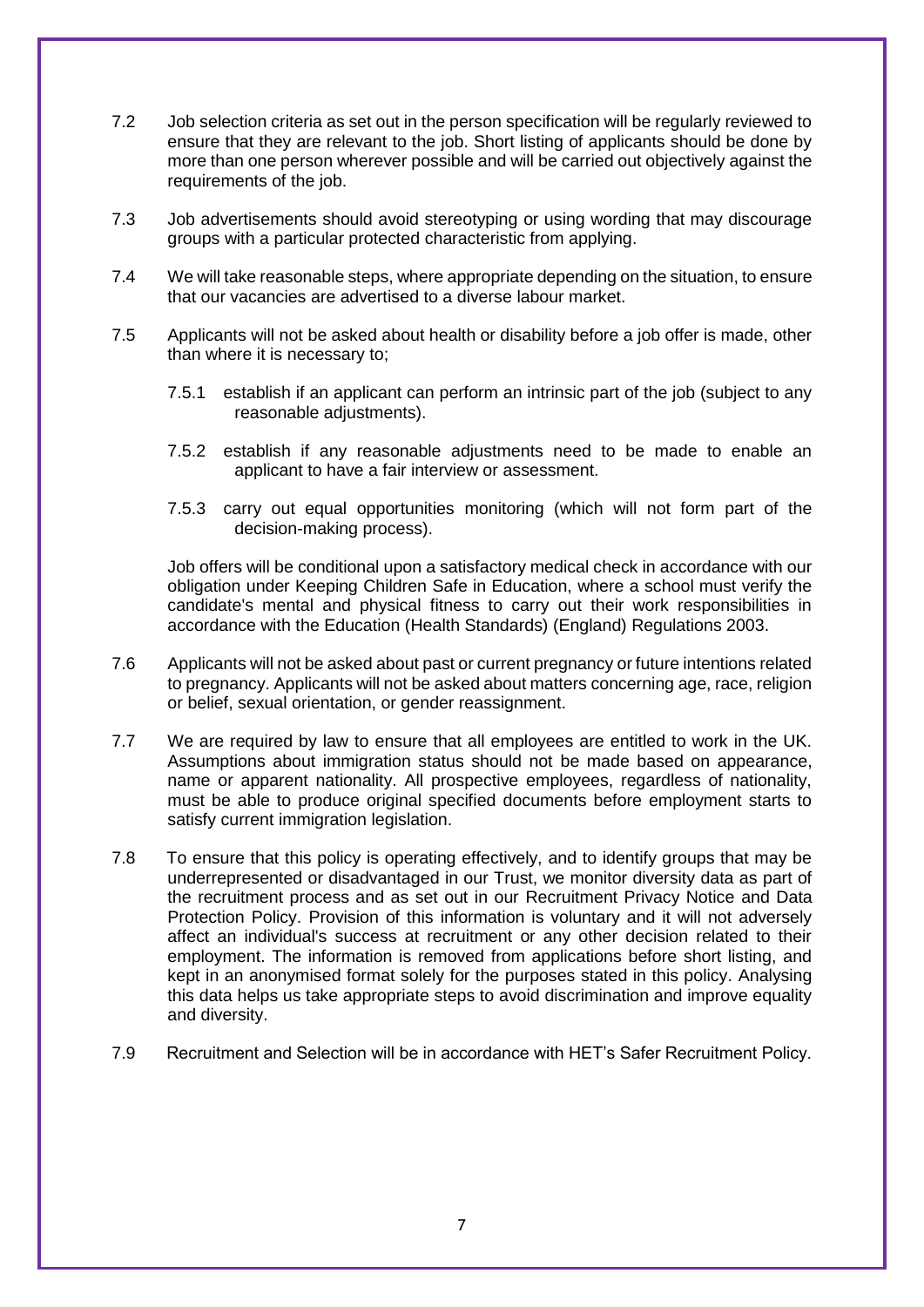#### **8 Applying our policy to training, promotion, pay decisions and conditions of service**

- 8.1 All employees can obtain a copy of our School Workforce Privacy Notice which sets out how we will collect, hold and share personal data of individuals during their employment.
- 8.2 Employees training needs will be identified through the appraisal process. All employees will be given appropriate access to training for their job and in order to enable them to progress within the School/Trust.
- 8.3 Pay and promotion decisions will be based on an employee's performance (where relevant), skills and experience and as detailed in our Pay policy.
- 8.4 Our benefits and facilities are reviewed regularly to ensure that they are available to all employees who should have access to them and that there are no unlawful obstacles to accessing them.
- 8.5 Relevant national and local conditions of service as applied to our employees, will meet the requirements of equal opportunities.

#### **9 Applying our policy when terminating employment**

- 9.1 We will ensure that redundancy criteria and procedures are fair and objective and are not directly or indirectly discriminatory.
- 9.2 We will also ensure that disciplinary procedures and penalties are applied without discrimination, whether they result in disciplinary warnings, dismissal or other disciplinary action.

#### **10 Disability discrimination**

- 10.1 Disability discrimination includes direct or indirect discrimination, any unjustified less favourable treatment because of the effects of a disability, and failure to make reasonable adjustments to alleviate the effects caused by a disability.
- 10.2 If you are disabled or become disabled, we encourage you to tell us about your condition so that we can support you as appropriate.
- 10.3 If you experience difficulties at work because of your disability, you may wish to contact your line manager to discuss any reasonable adjustments that would help overcome or minimise the difficulty. Your line manager may wish to consult with you and your medical adviser(s) about possible adjustments. We will consider the matter carefully and try to accommodate your needs within reason. If we consider a particular adjustment would not be reasonable we will explain our reasons and try to find an alternative solution where possible.
- 10.4 We will monitor the physical features of our premises to consider whether they place disabled employees or job applicants at a substantial disadvantage compared to other employees. Where reasonable, we will take steps to improve access for employees who have a disability.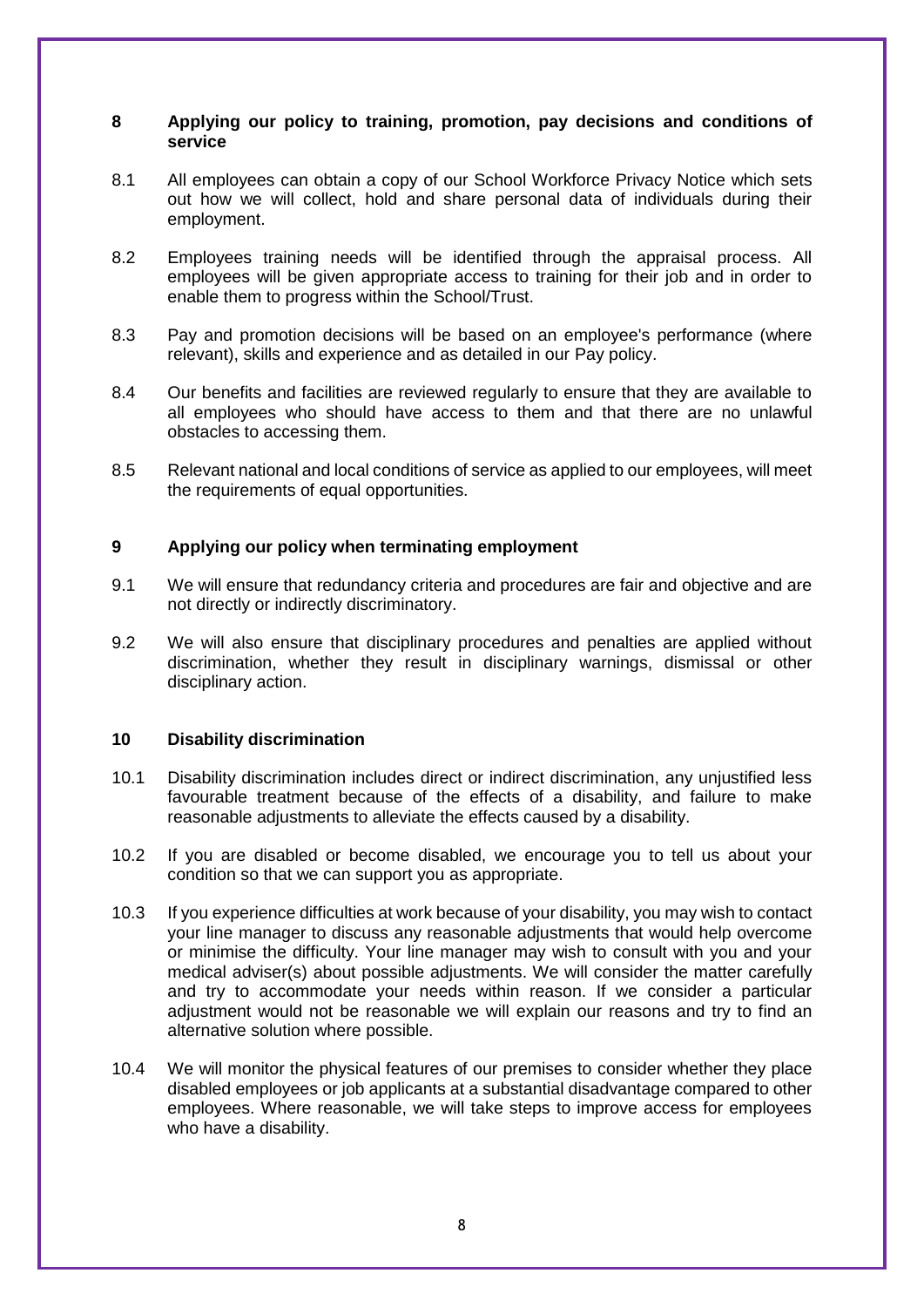#### **11 Breaches of this policy**

- 11.1 If you believe that you may have been discriminated against you are encouraged to raise the matter through our Grievance Procedure. If you believe that you may have been subject to harassment you are encouraged to raise the matter through our Antiharassment policy. If you are uncertain which applies or need advice on how to proceed you should speak to a member of the Trust's Human Resources Team.
- 11.2 Allegations regarding potential breaches of this policy will be treated in confidence and investigated in accordance with the relevant procedure. Employees who make such allegations in good faith will not be victimised or treated less favourably as a result. False allegations which are found to have been made in bad faith will, however, be dealt with under our Disciplinary Procedure.
- 11.3 Any member of staff who is found to have committed an act of discrimination or harassment will be subject to disciplinary action. Such behaviour may constitute gross misconduct and, as such, may result in summary dismissal. We take a strict approach to serious breaches of this policy.

# **12.0 Links with other policies**

- Staff Disciplinary Procedures and Rules
- Grievance Procedure for Teaching and Support Staff
- HET Staff code of conduct
- Safer Recruitment and Selection Policy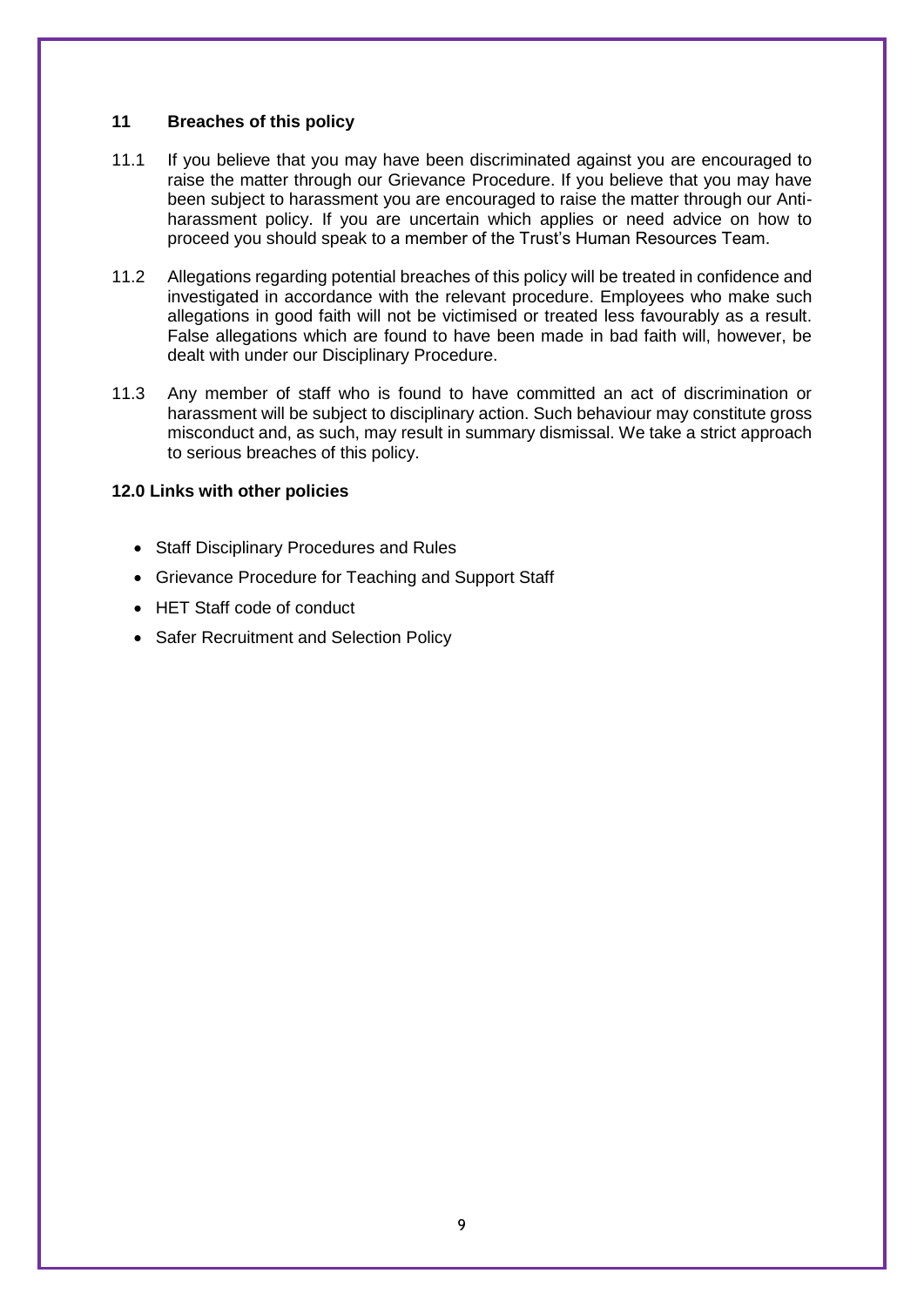# **Appendix B - Pupils**

#### **12 Introduction**

- 12.1 The following groups have been identified as key recipients in terms of the implementation of this policy:
	- Looked After Children or Children in Need
	- **SEND**
	- Children at risk of exclusion
	- Children from an ethnic group, including those from Gypsy, Roma, Traveller background
	- Children missing in education
	- Children with medical conditions affecting attendance at school
	- Are school age / teenage parents
	- Are young carers
	- Children within, or at risk of joining, the criminal justice system
	- Children with mental health issues
	- Children in receipt of free school meals
	- Children living in areas of deprivation
	- Gifted and talented
	- Are gender questioning or going through transition
	- Children who are Lesbian, Gay or Bisexual
- 12.2 This policy and all associated procedures apply to all staff (including volunteers and students on placement), young people and visitors and should be read in conjunction with the following policies: SEND, admissions, behaviour, exclusions, complaints, employment policies.
- 12.3 Equality and diversity principles based on the above aims will be embedded in our daily practices, policies and the processes of decision-making, including:
	- Admissions, induction and attendance.
	- Students' progress and achievement.
	- Students' personal development and wellbeing, particularly in relation to safeguarding.
	- Parental involvement.
	- Working with the wider community.
	- Behaviour management.
	- Curriculum access and participation.
	- Teaching styles and strategies.

#### **13 Roles and responsibilities**

- 13.1 The designated senior member of staff with overall responsibility for all equality and diversity matters within each Humber Education Trust school is the Principal/Head Teacher.
- 13.2 It is the responsibility of all staff to: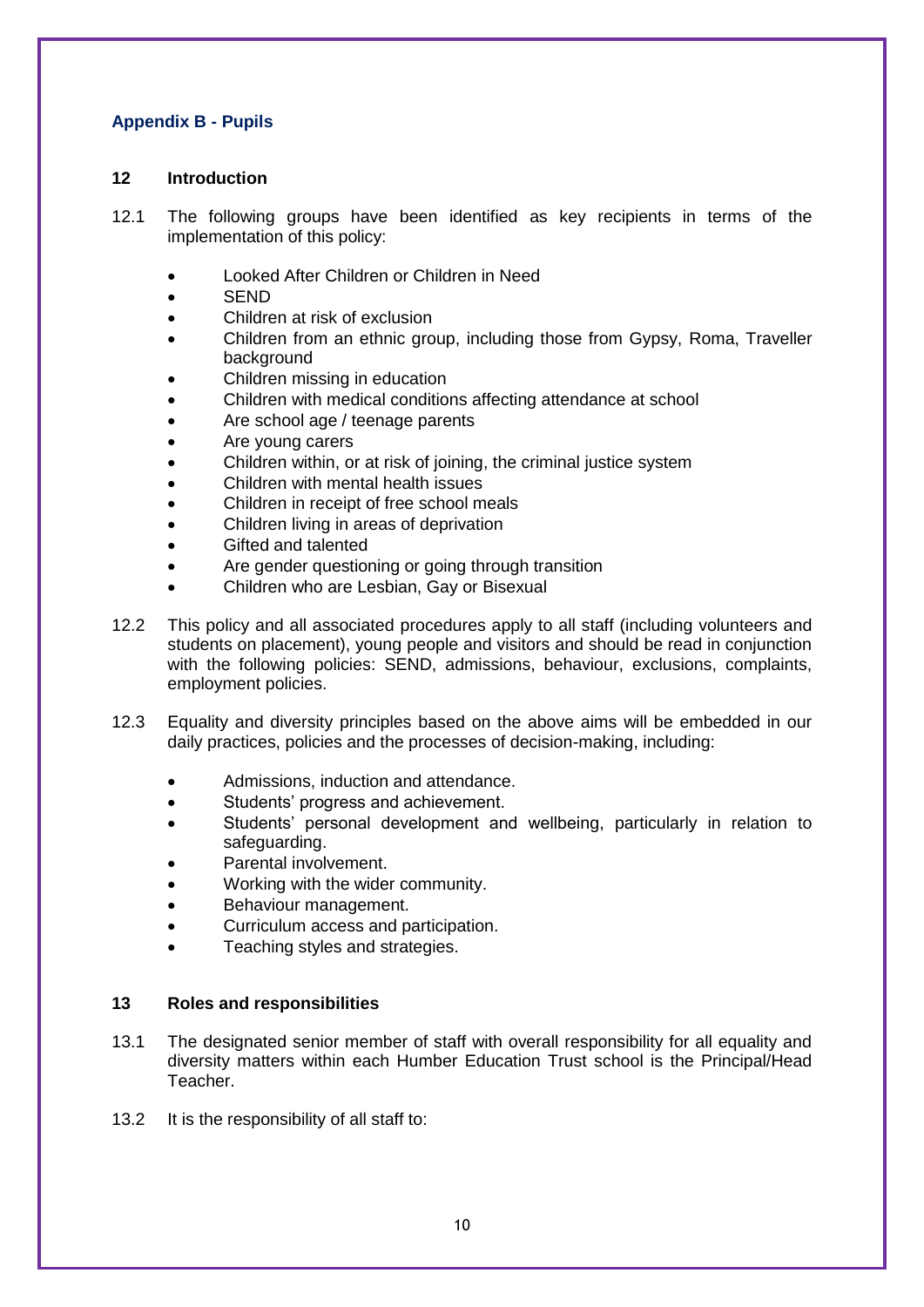- Treat colleagues, young people and visitors with dignity and respect; and avoid behaving in any manner that may give rise to claims of discrimination, harassment or victimisation;
- Support and participate in any measures introduced to promote equality and diversity;
- Actively challenge discrimination and disadvantage in accordance with their responsibilities;
- Report any issues associated with equality and diversity in accordance with this policy.
- 13.3 Staff, Trustees and local governors will:
	- Actively promote equality of opportunity in all areas of school life.
	- Ensure that members of the academy community know their rights, and respect the rights of others.
	- Aim to ensure that prejudice or discrimination in all its forms is actively rejected.
	- Raise awareness of equality issues for all members of the academy community, and through our links with the local community.
- 13.4 Establish strategies to ensure equal access to the curriculum and enable each individual to fulfil his/her potential regardless of ability, gender, race, disability, religion or sexual orientation
- 13.5 Failure to comply with these policies and procedures may result in disciplinary action. Discriminatory treatment, bullying or harassment of staff or students by visitors will also not be tolerated.

# **14 Duty to make reasonable adjustments**

We will actively seek to make reasonable adjustments, where there is a need to ensure that a disabled person has the same access to everything as a non-disabled person, as far as is reasonable. We will take positive and proactive steps to remove, reduce or prevent the obstacles faced by a disabled individual, as far as is reasonable.

# **15 Admissions policy**

Our admissions criteria are defined under the admissions policy and are applied consistently to every young person, irrespective of any protected characteristic.

#### **16 Curriculum delivery**

The curriculum is crucial to tackling inequalities for pupils including gender stereotyping, preventing bullying and raising attainment for certain groups. The principles of equality and diversity are embedded in our academic and social curriculum. Positive and proactive steps will be taken to prevent discrimination against, or victimisation of, any student in the provision of education or access to any benefit, facility or service including educational trips, work experience and leisure activities.